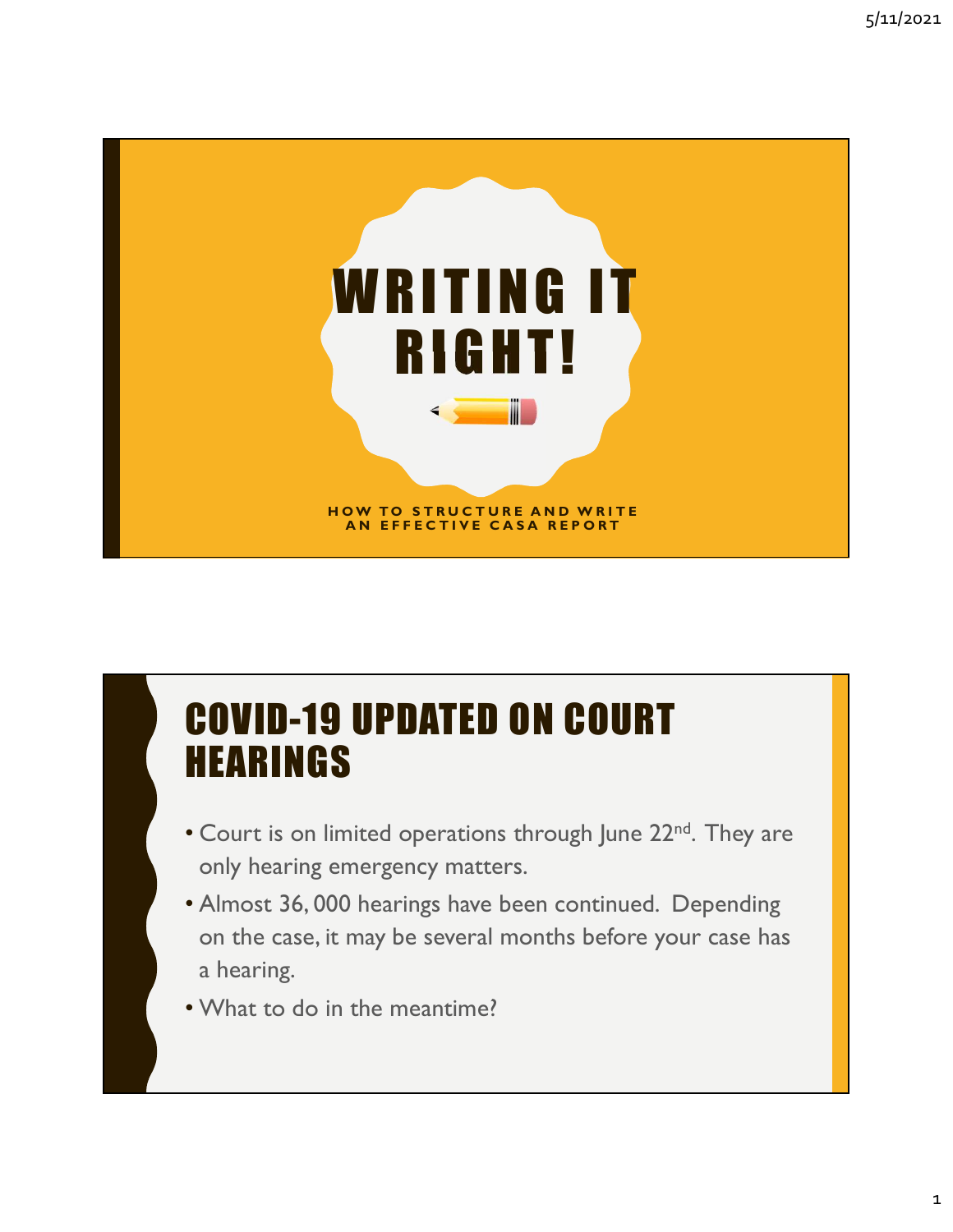#### ROLE OF A CASA



- Gather information about the child;
- Advocate for a child's best interest.

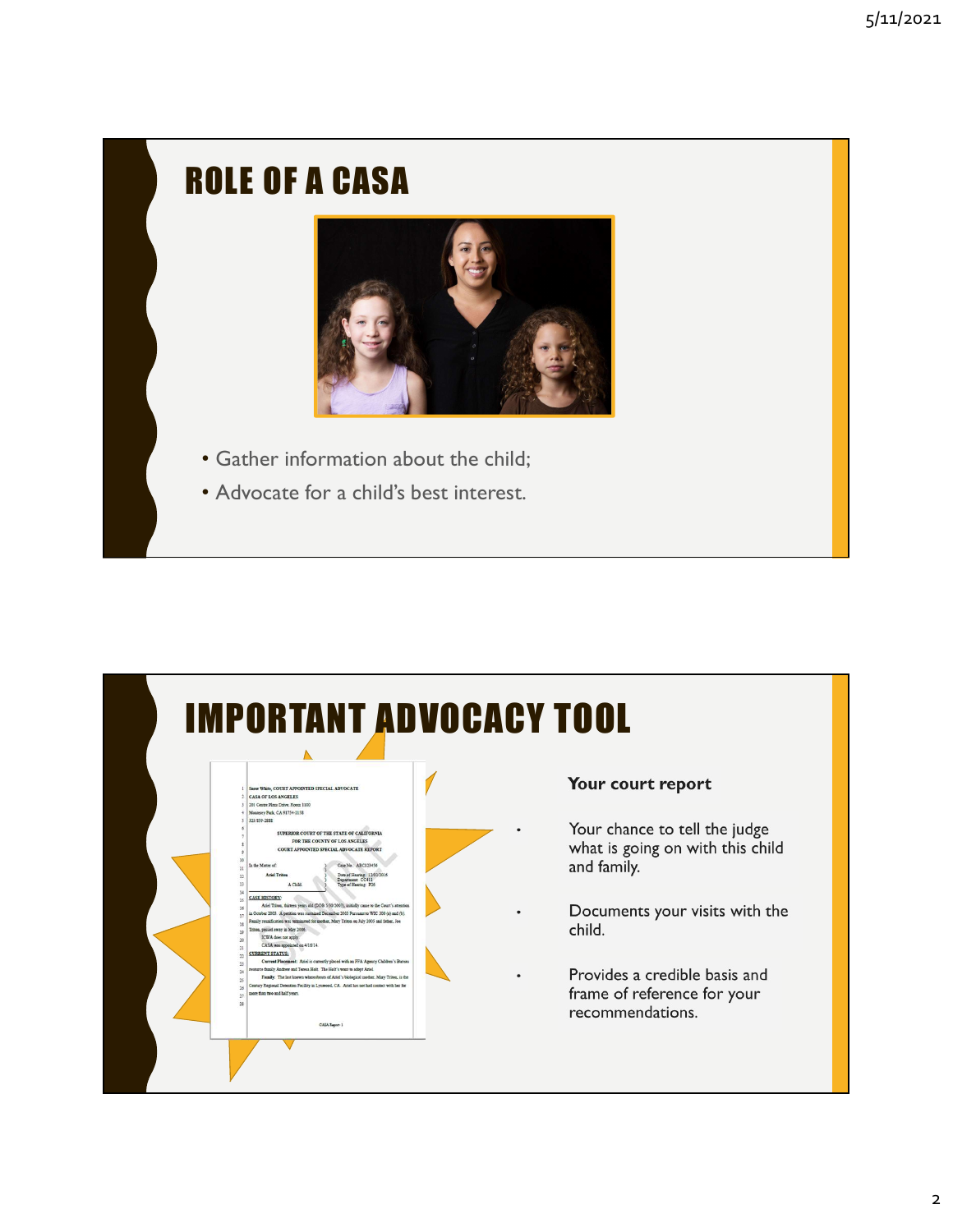

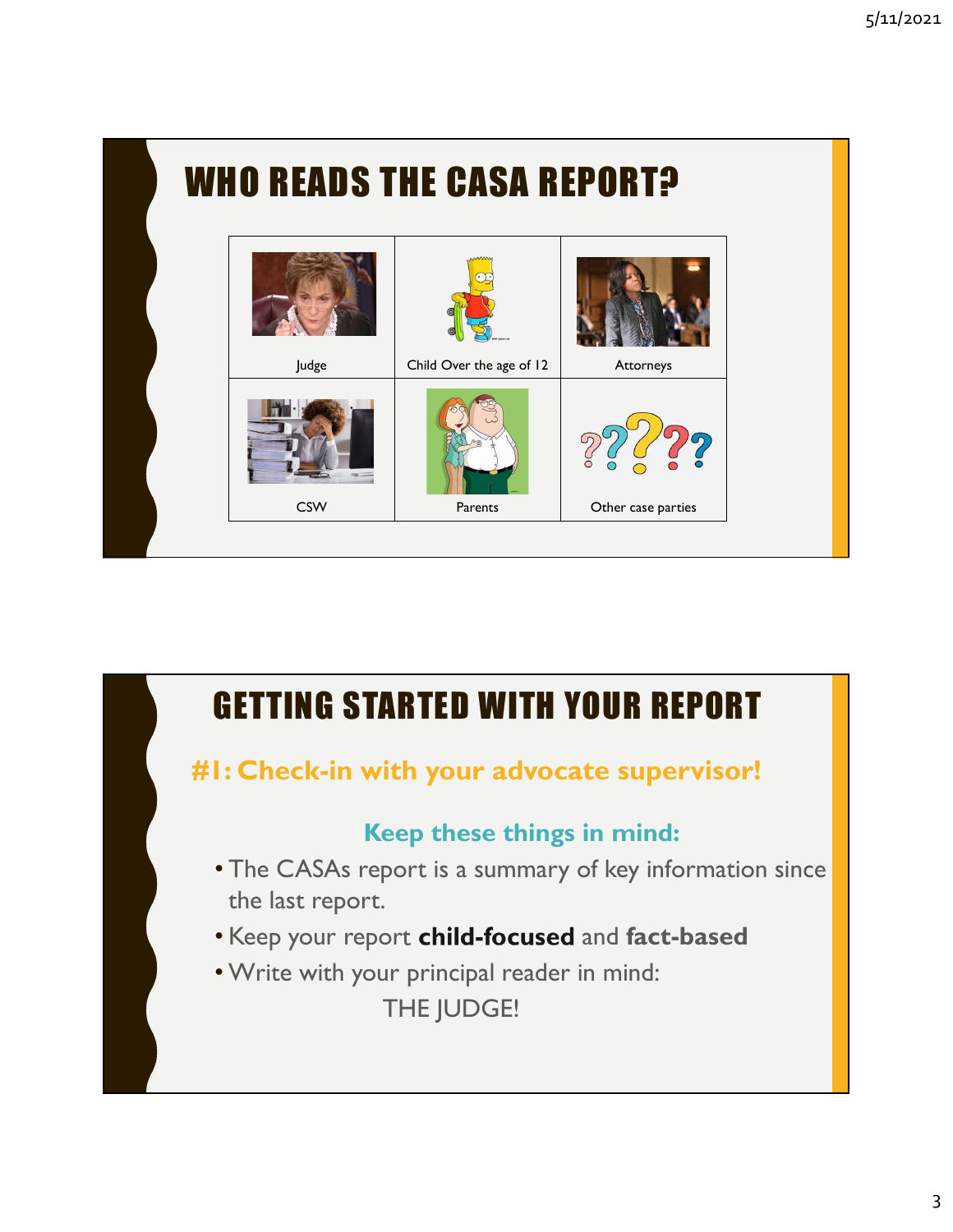#### KEYS TO GOOD REPORT WRITING

#### #1: Communicate with your advocate supervisor!!!

- Accuracy (to be exact, free from errors and misstatements)
- Brevity (to be concise and complete)
- Clarity (to be easily understood)
- Strengths-based language

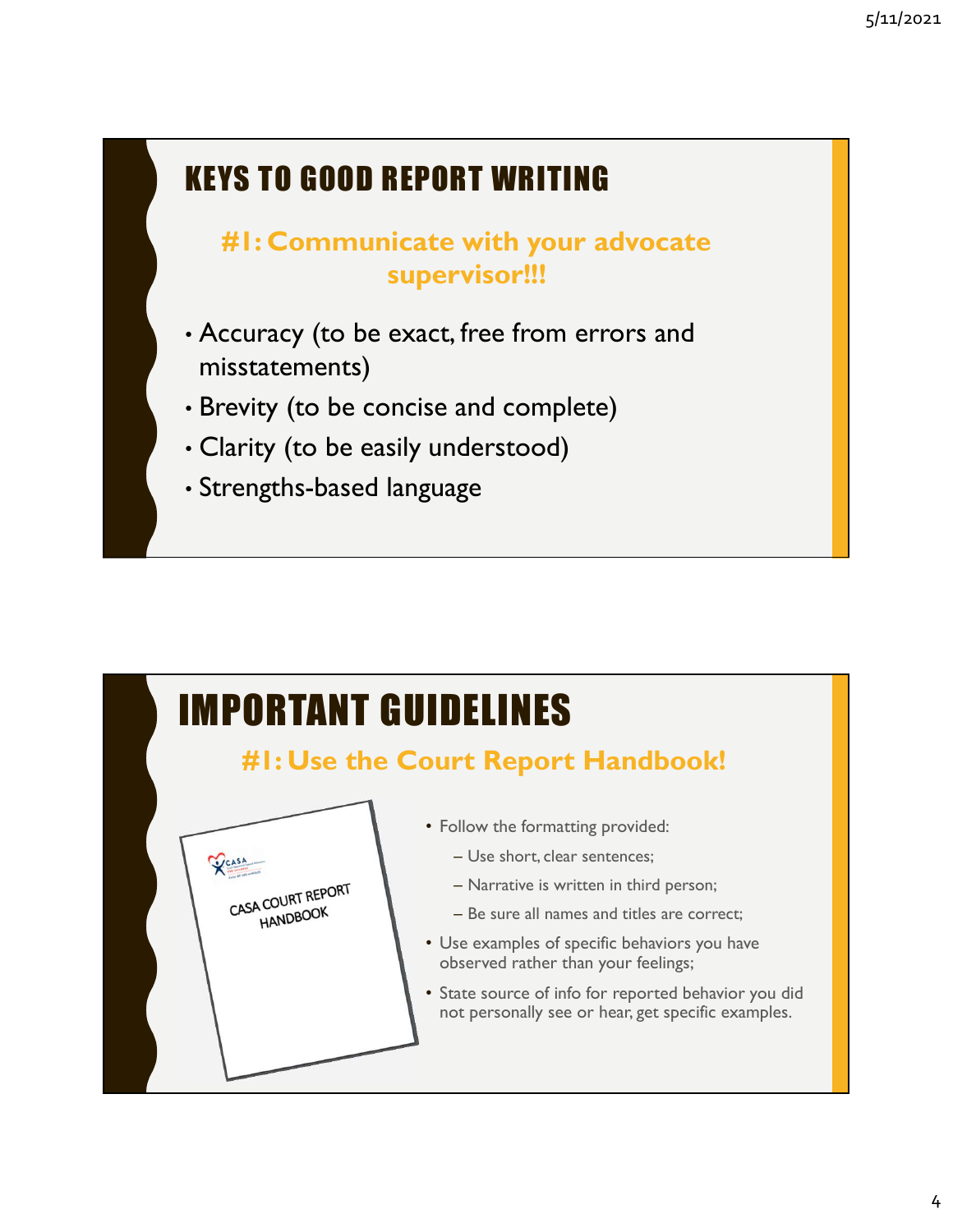#### IMPORTANT GUIDELINES CONT.

- Try not to repeat info contained in attached document;
- Reference attached documents by name, source, and date;
- Do not include interviews with CSW or attorney;
- Do not recount interviews word-for-word;
- Relate your recommendations to the content of the report

#### COMMON COURT REPORT RED FLAGS!



- Including your opinion throughout the report.
- Assumptions vs. facts.
- Disclosing sensitive information without speaking to your advocate supervisor (see page 7 of court report handbook)
- Portraying the child, case parties or family in a negative light.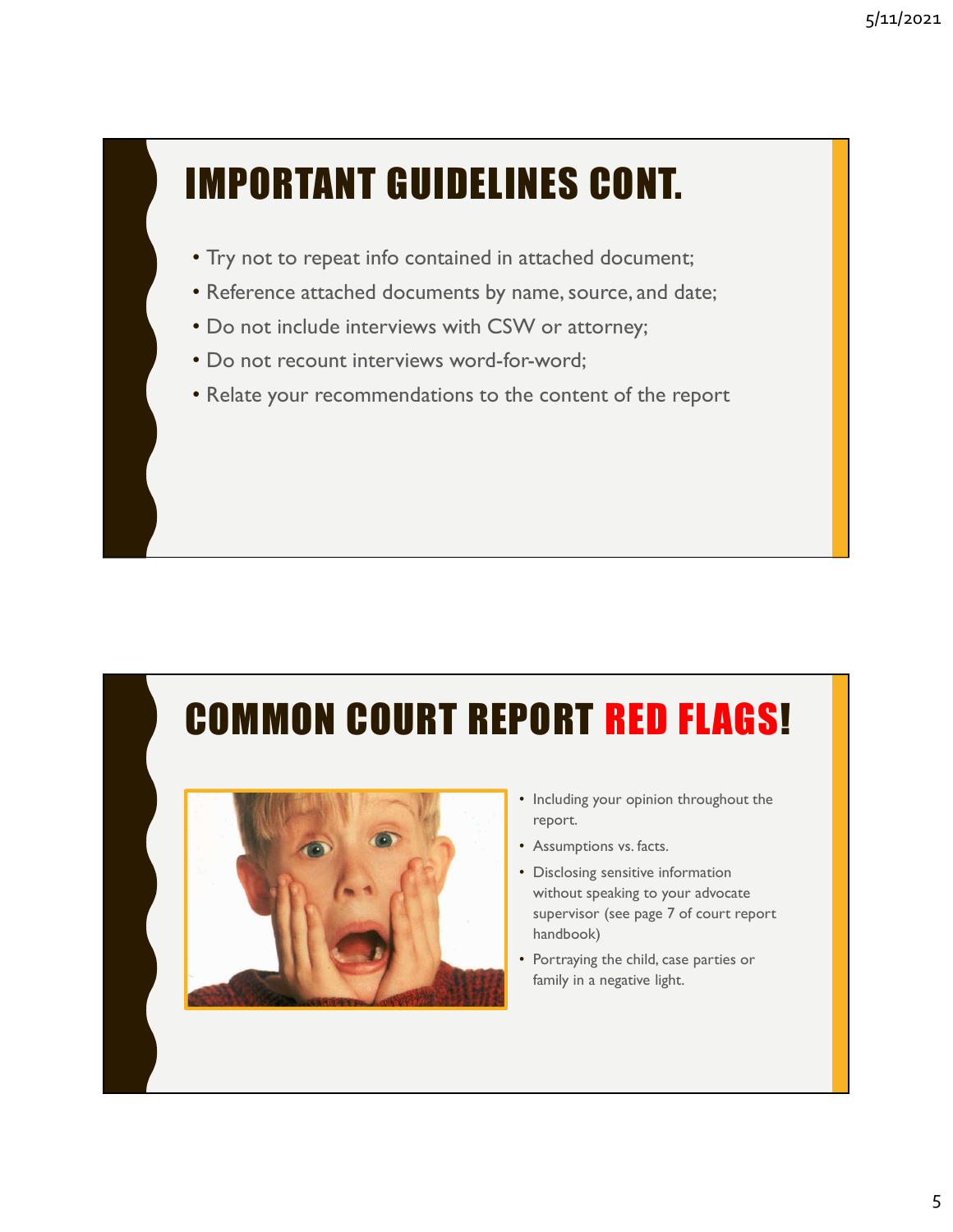#### EDITING YOUR COURT REPORT



- 
- <sup>5/11/2021</sup><br>• Give yourself time editing is a process!<br>• Your advocate supervisor will provide feedback on<br>• Discuss and clarify any edits/questions with your<br>advocate supervisor. your report.
- Discuss and clarify any edits/questions with your advocate supervisor.
- Your supervisor has final approval over your court report.

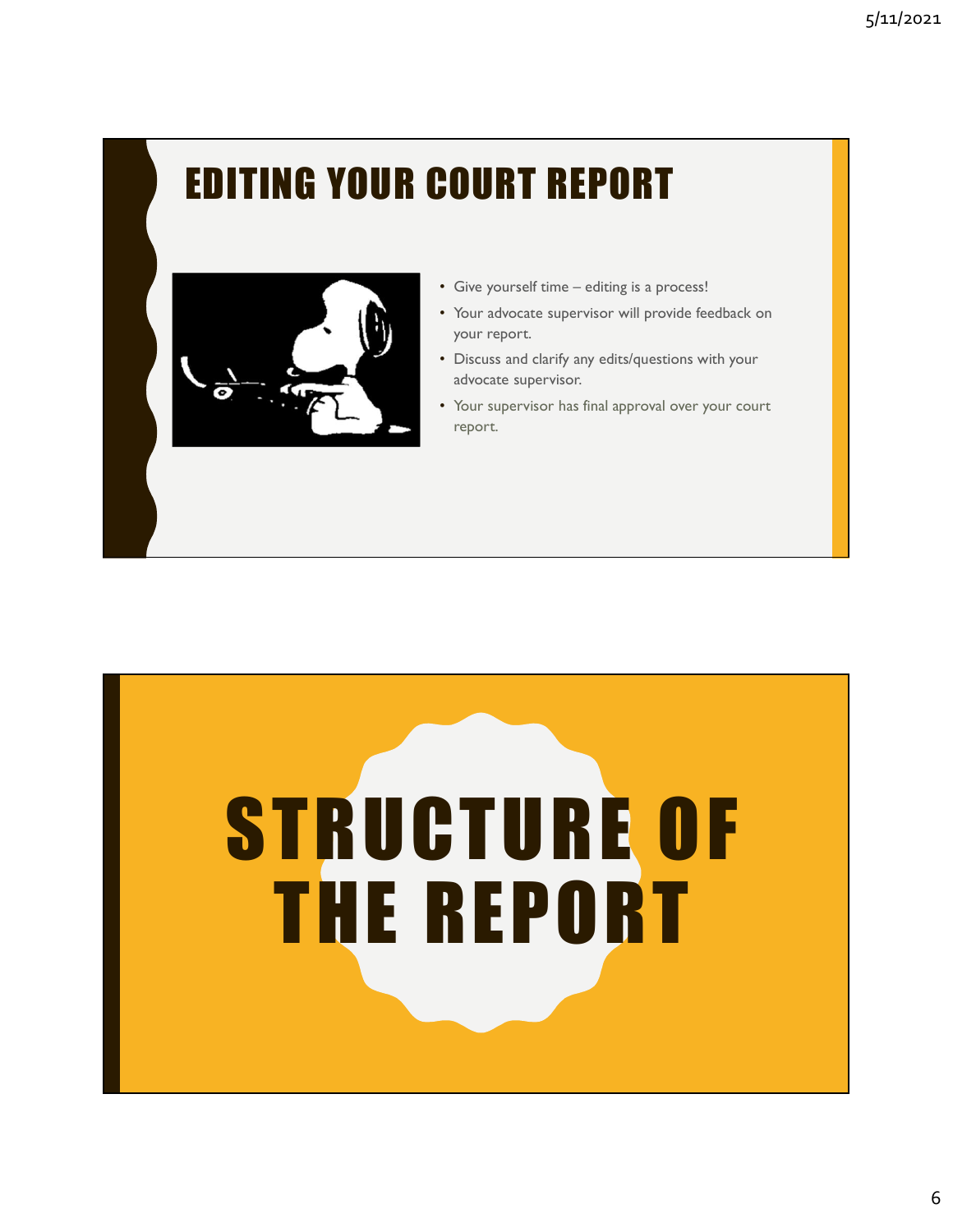#### **HISTORY**

Example:

Jennifer is a 10 year old girl (DOB 06-11-2005) who came to the court's attention on January 15, 2016.

A petition was sustained on March 10, 2016 pursuant to WIC 300(b) and (g). Family reunification services have been ordered for mother. ICWA does not apply.

CASA was appointed on April 1, 2016.

#### CURRENT STATUS

## PROVIDES A SNAPSHOT OF CHILD'S CURRENT SITUATION. PPY.<br>
ELECTRICITY OF THE STATUS<br>
SITUATION.<br>
NO OPINIONSFELLINGS, JUST INFORMATION!<br>
NO OPINIONSFELLINGS, JUST INFORMATION!<br>
Chird grade Brian loves his third grade<br>
V attends teacher and looks

Brian is in the third grade and currently attends Baldwin Hills Elementary.



Brian loves his third grade teacher and looks forward to going to school.

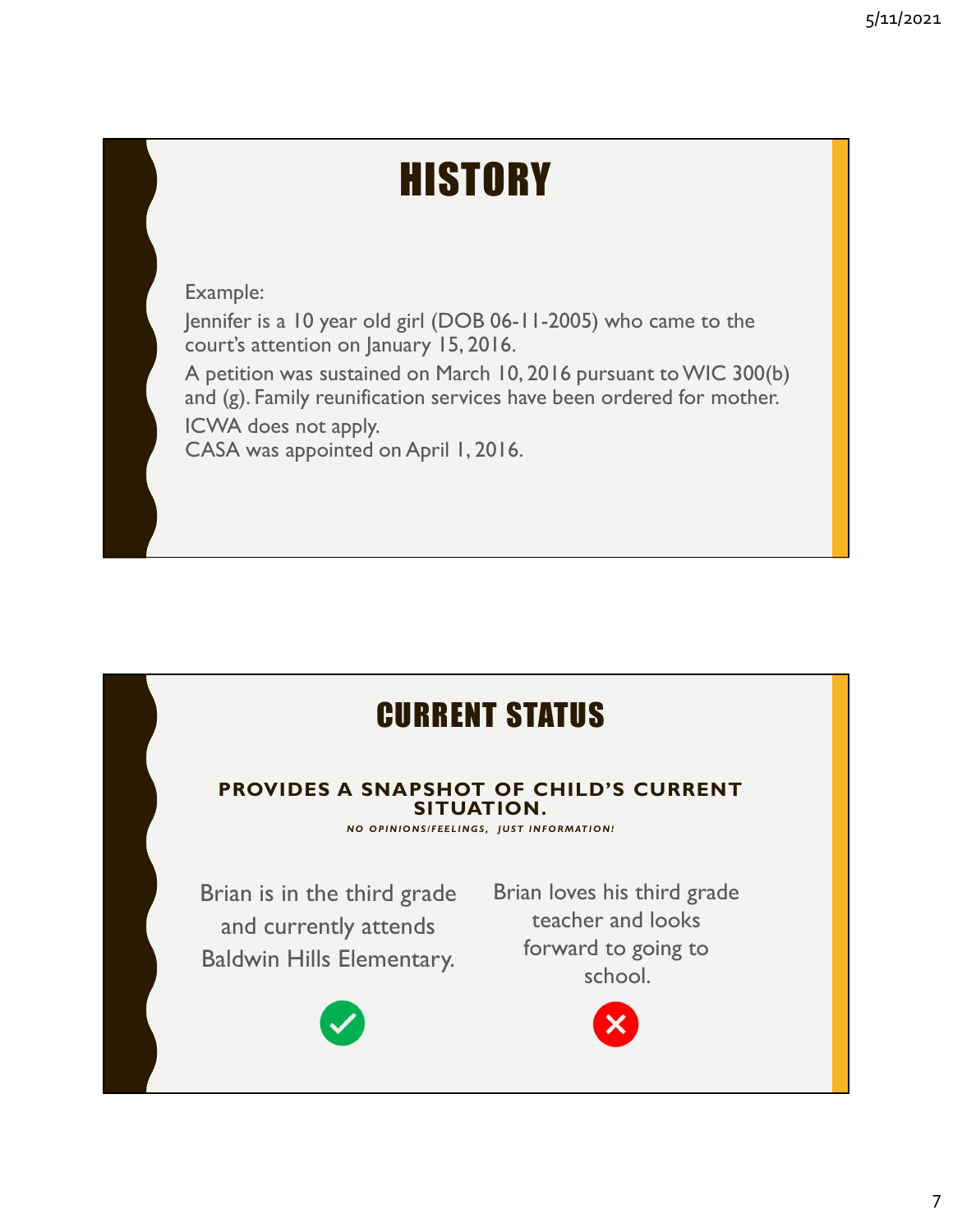#### CHILD'S POSITION

- Do not editorialize or add your own interpretation.
- If child is non-verbal CASA can state relevant observations:

Example: Jessica continues to struggle to speak and mostly communicates with sounds, physical gestures, and cries.

#### CASA INTERVIEWS

• Rose Jones, Relative: On 3/6/17, Ms. Jones stated that Jennifer refused to go to school and she contacted the Wraparound Team. On 3/10/17, she called the CASA and said that Jennifer refused to go to school again and she told the Wraparound Team. The CASA is concerned about Jennifer's repeated refusal to go to school. On 3/15/17, she said that everything was fine and that she has been able to handle Jennifer's behavioral issues. She said that she is having trouble finding a soccer team for Jennifer since she does not have internet access and needs some help. On 3/20/17, during the CFT meeting she said that she is grateful for the support of the Wraparound team.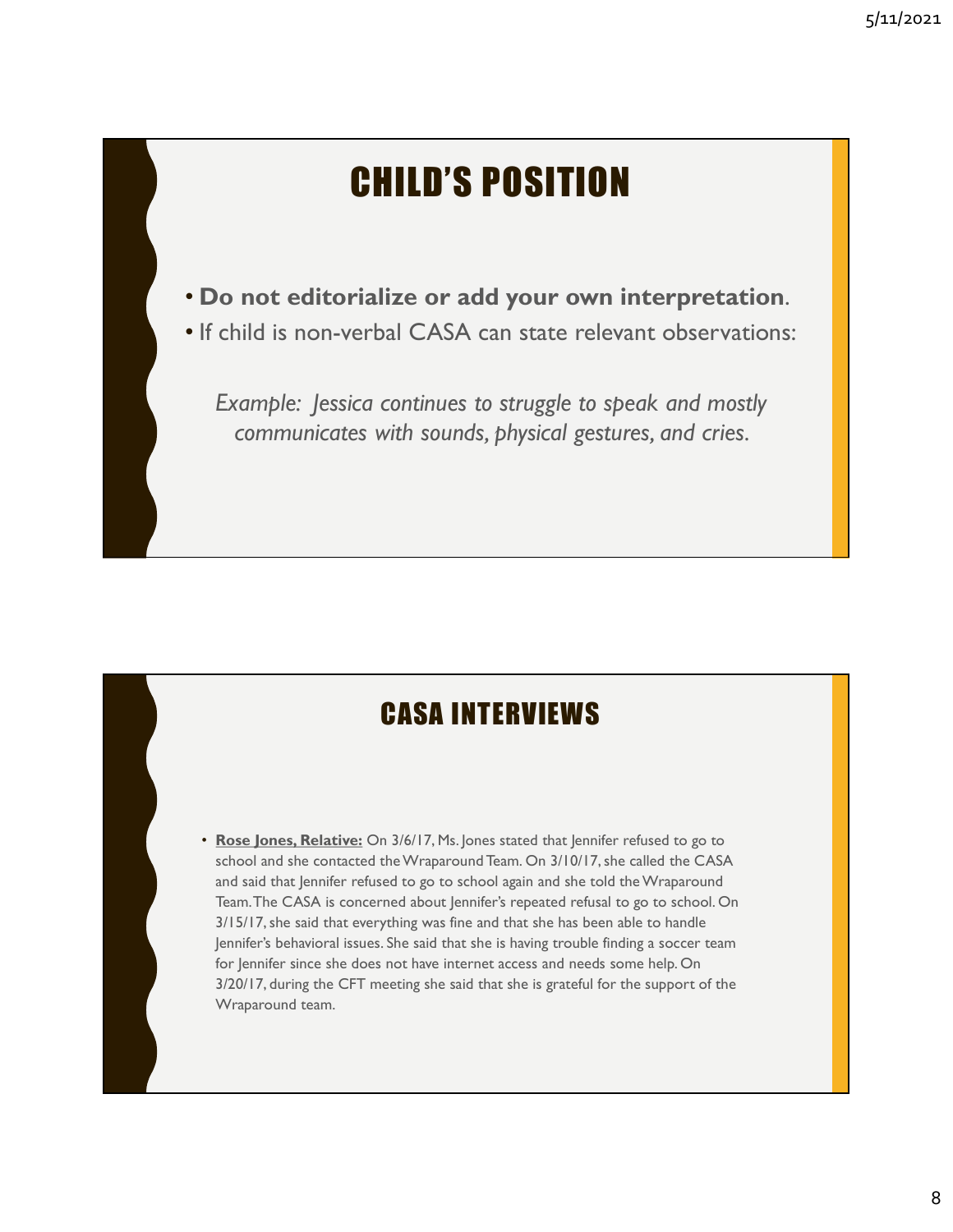# **CASA INTERVIEWS - CONTINUED**

#### DO!

• Rose Jones, Maternal Grandmother: Ms. Jones stated that everything was fine and that she has been able to handle Jennifer's behavioral issues with the help of the Wraparound Team and is grateful for their support. She said that Jennifer had two incidences when she refused to go to school. Ms. Jones reported she needs assistance locating a soccer team for Jennifer.

CASA met with Ms. Jones on 3/6/17 and spoke to her by phone on 3/10/17, 3/15/17 and 3/20/17.

#### SUMMARY AND POSITION

- Summarizes the content of your report.
- Provides an opportunity for CASAs to state their opinion

#### FINALLY!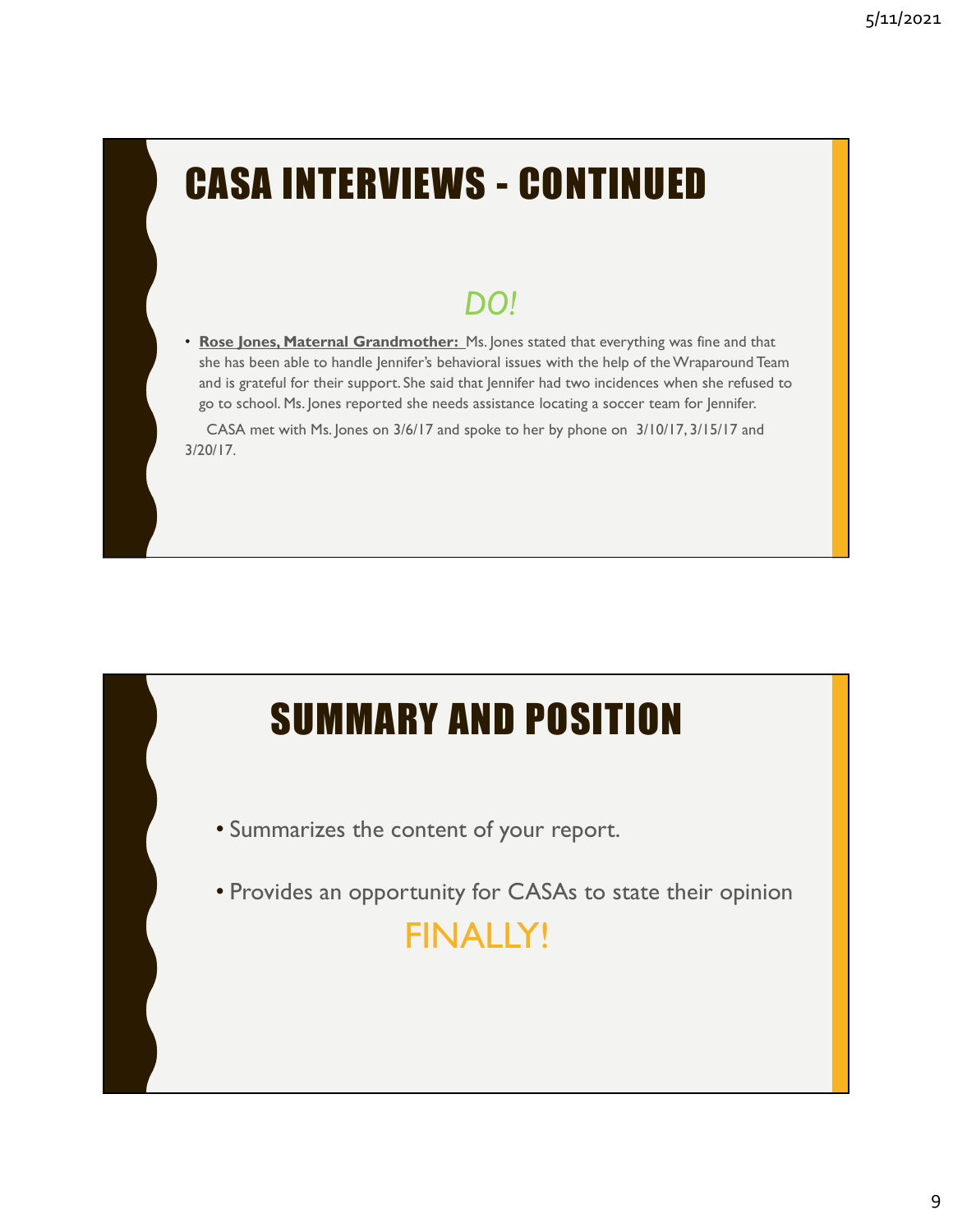#### SAMPLE SUMMARY & CASA POSITION

CASA finds that Sam is a bright, independent young man who is struggling with living in an STRTP. While Sam is receiving mental health services at the STRTP, his therapist and STRTP case manager report that he is leaving placement without permission and not following the rules of school and placement. CASA and the team have frequently addressed this with Sam, but he feels his restrictions on his visits with his sister and his lack of activities at the STRTP are unfair and he has to take matters into his own hands. CASA also feels like these restrictions have been the main reason for Sam leaving placement and has observed that Sam does better when he has consistent things to look forward to.

CASA is recommending that Sam be provided with an opportunity to participate in extracurricular activities outside the STRTP. Sam has specifically expressed in boxing classes. Additionally, CASA is advocating for visits with Sam's older sister, Kimberly, to be scheduled more consistently and for phone calls to occur between visits. CASA feels like having these outlets will help Sam reduce the desire to leave placement.

#### RECOMMENDATIONS

- Should be backed up by the contents of your report.
- Should be appropriate for the hearing type.
- Always discuss your recommendations with your supervisor.
	- This is especially important when you are making a recommendation about continuing or terminating family reunification services.
- It's OK for your report to NOT have a recommendation!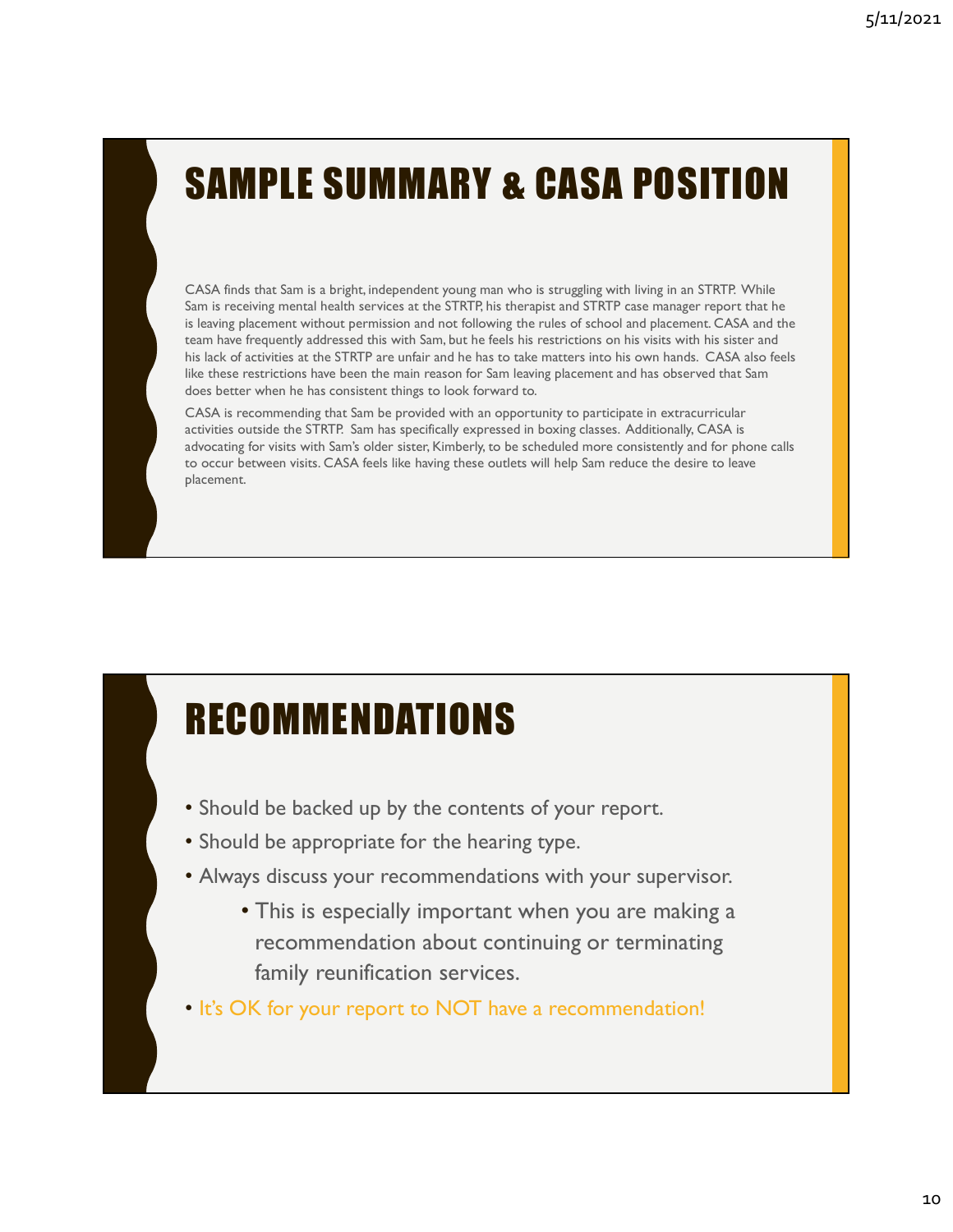#### **RECOMMENDATION**

#### Which one of these is NOT an appropriate recommendation?

- a) Sam to remain suitably placed at the STRTP home.
- b) DCFS to ensure Sam has weekly visits with his sister Kimberly.
- c) DCFS to make best efforts to enroll Sam in boxing classes.
- d) The STRTP is to transport Sam to his boxing classes.